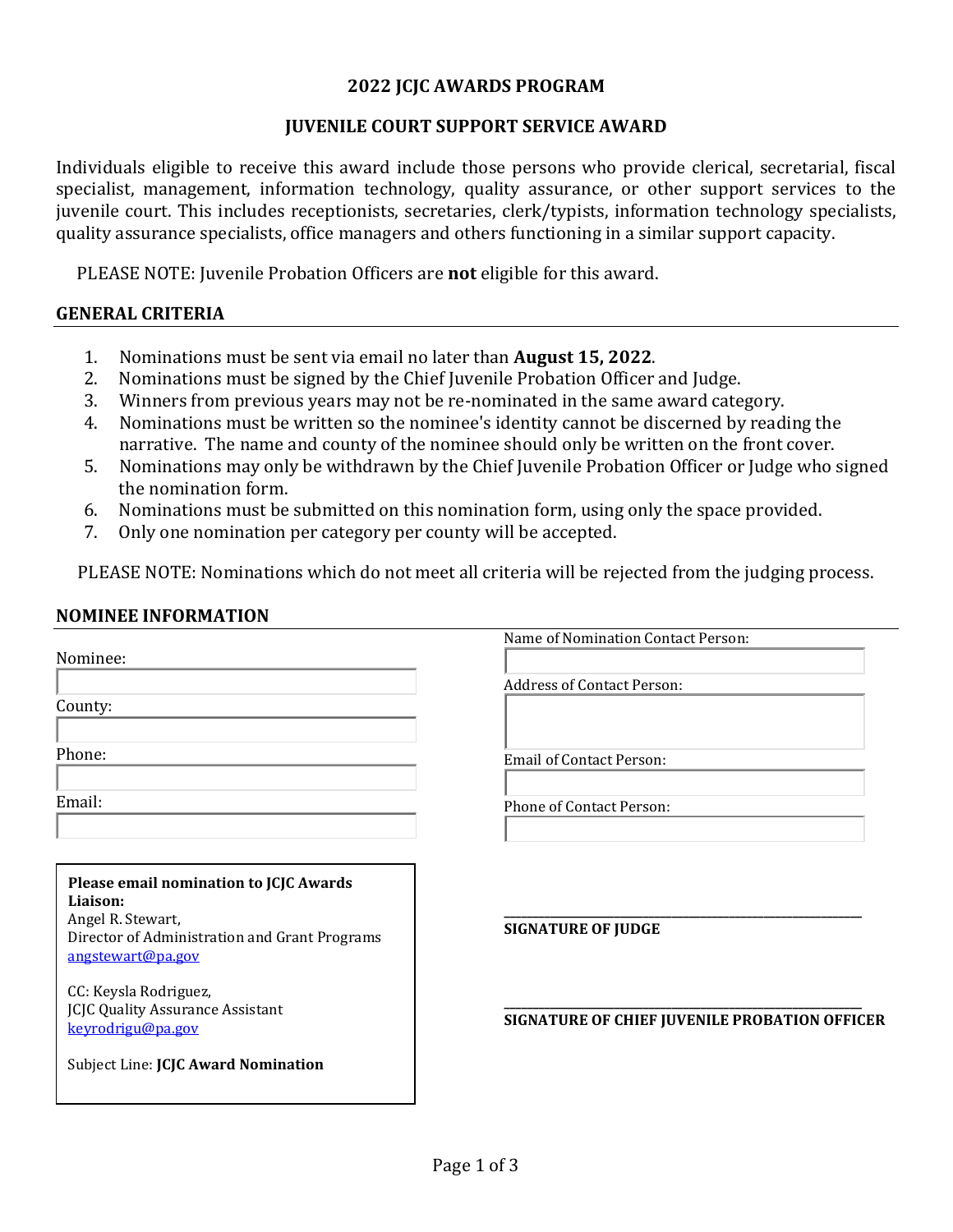## **JUVENILE COURT SUPPORT SERVICE AWARD**

### **NOMINATION**

I. Describe the characteristics of this nominee that make their contributions to the juvenile court system and community worthy of this award. (100 points)